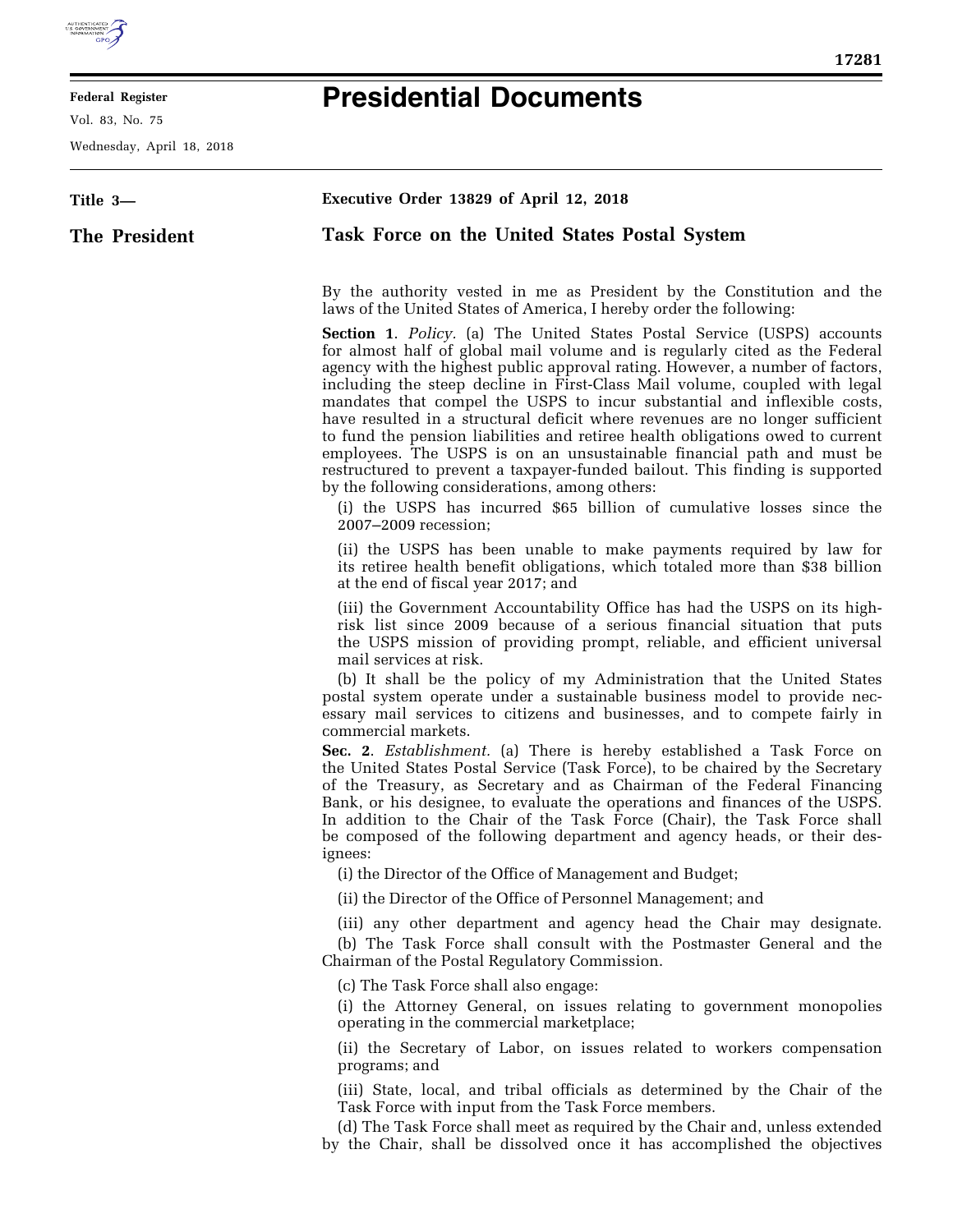set forth in sections 3 and 4, as determined by the Chair, and completed the report described in section 5 of this order.

**Sec. 3**. *Evaluation.* The Task Force shall conduct a thorough evaluation of the operations and finances of the USPS, including:

(i) the expansion and pricing of the package delivery market and the USPS's role in competitive markets;

(ii) the decline in mail volume and its implications for USPS self-financing and the USPS monopoly over letter delivery and mailboxes;

(iii) the definition of the ''universal service obligation'' in light of changes in technology, e-commerce, marketing practices, and customer needs;

(iv) the USPS role in the U.S. economy and in rural areas, communities, and small towns; and

(v) the state of the USPS business model, workforce, operations, costs, and pricing.

**Sec. 4**. *Recommendations for Reform.* The Task Force shall develop recommendations for administrative and legislative reforms to the United States postal system.

(a) Such recommendations shall promote our Nation's commerce and communication without shifting additional costs to taxpayers. The recommendations shall be developed in a manner that is consistent with the proposed plan to reorganize the executive branch as required by Executive Order 13781 of March 13, 2017.

(b) Such recommendations shall also consider the views of the USPS workforce; commercial, non-profit, and residential users of the USPS services; and competitors in the marketplace.

**Sec. 5**. *Report.* The Task Force, acting through the Chair and the Director of the Office of Management and Budget, shall submit a report to the President, in coordination with the Directors of the Domestic Policy and National Economic Councils, not later than 120 days after the date of this order. In its report, the Task Force shall summarize its findings and recommendations under sections 3 and 4 of this order.

**Sec. 6**. *Administration.* The Federal Financing Bank shall provide administrative support and funding for the Task Force.

**Sec. 7**. *General Provisions.* (a) Nothing in this order shall be construed to impair or otherwise affect:

(i) the authority granted by law to an executive department or agency, or the head thereof; or

(ii) the functions of the Director of the Office of Management and Budget relating to budgetary, administrative, or legislative proposals.

(b) This order shall be implemented consistent with applicable law and subject to the availability of appropriations.